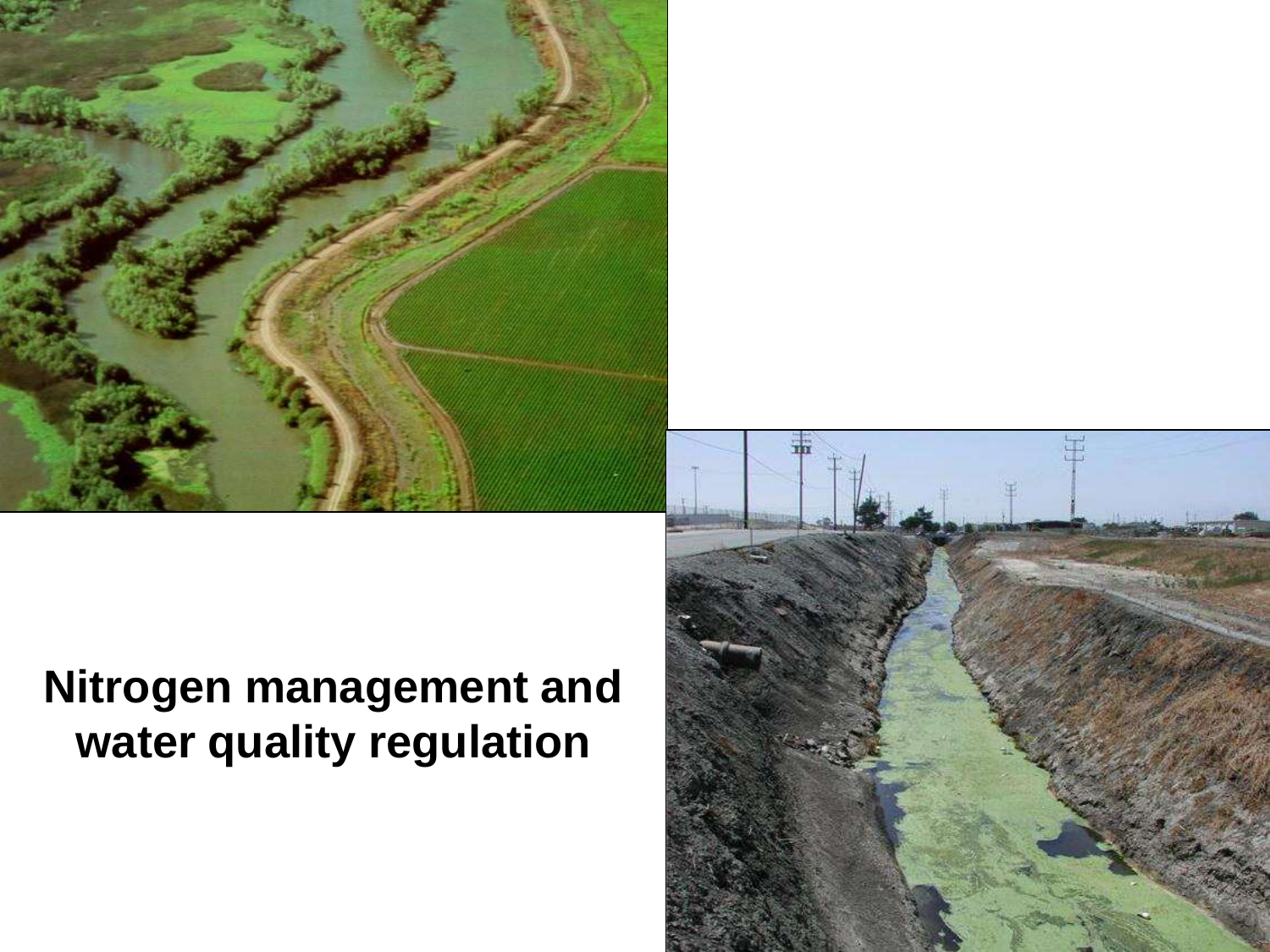

**Surface runoff and tile drainage can degrade surface water quality**

- **Pesticide residues**
- **Sediment**
- **Nutrients**

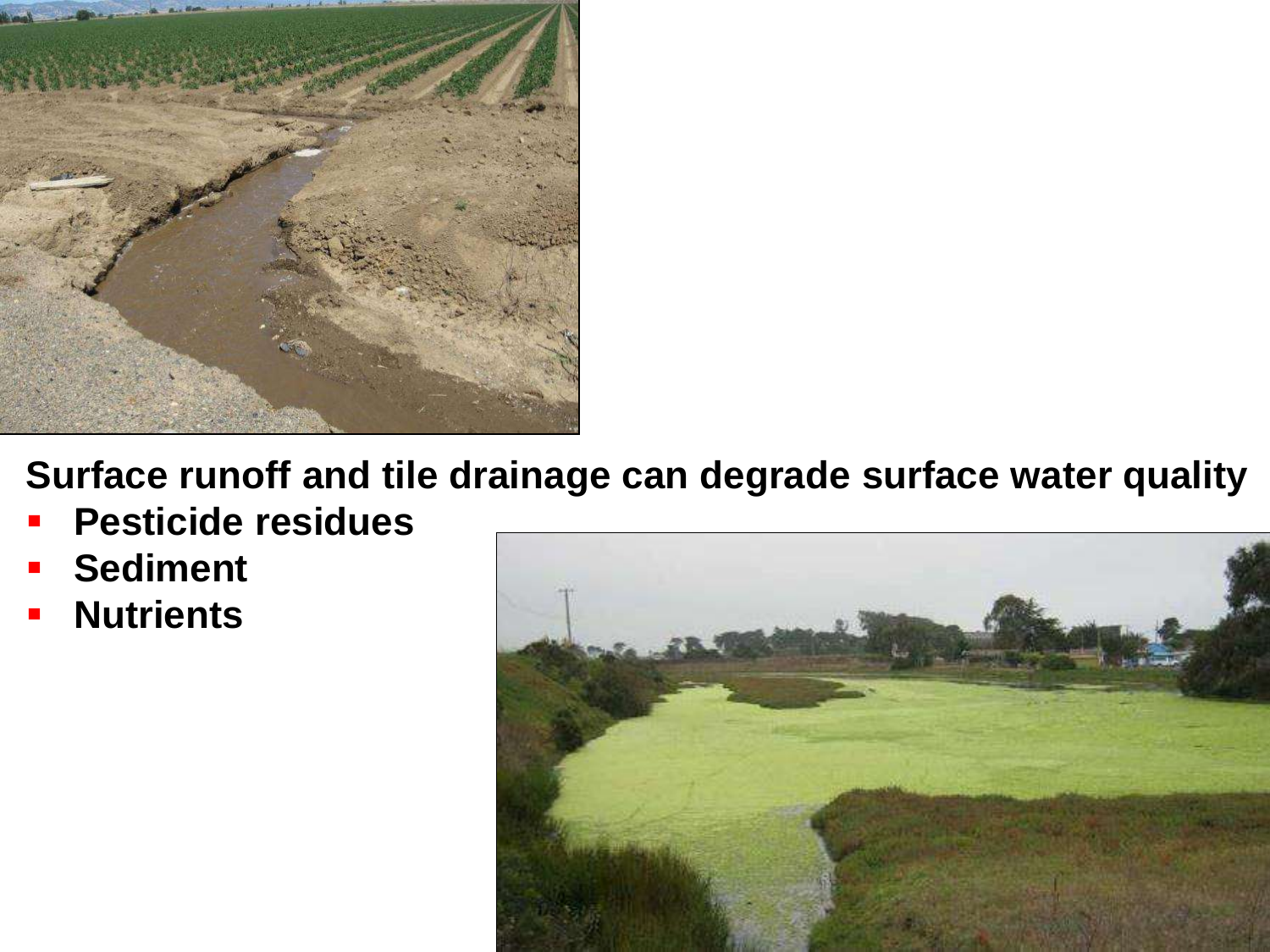### **Conversion to drip solves the surface runoff problem …**



**… but not the groundwater problem**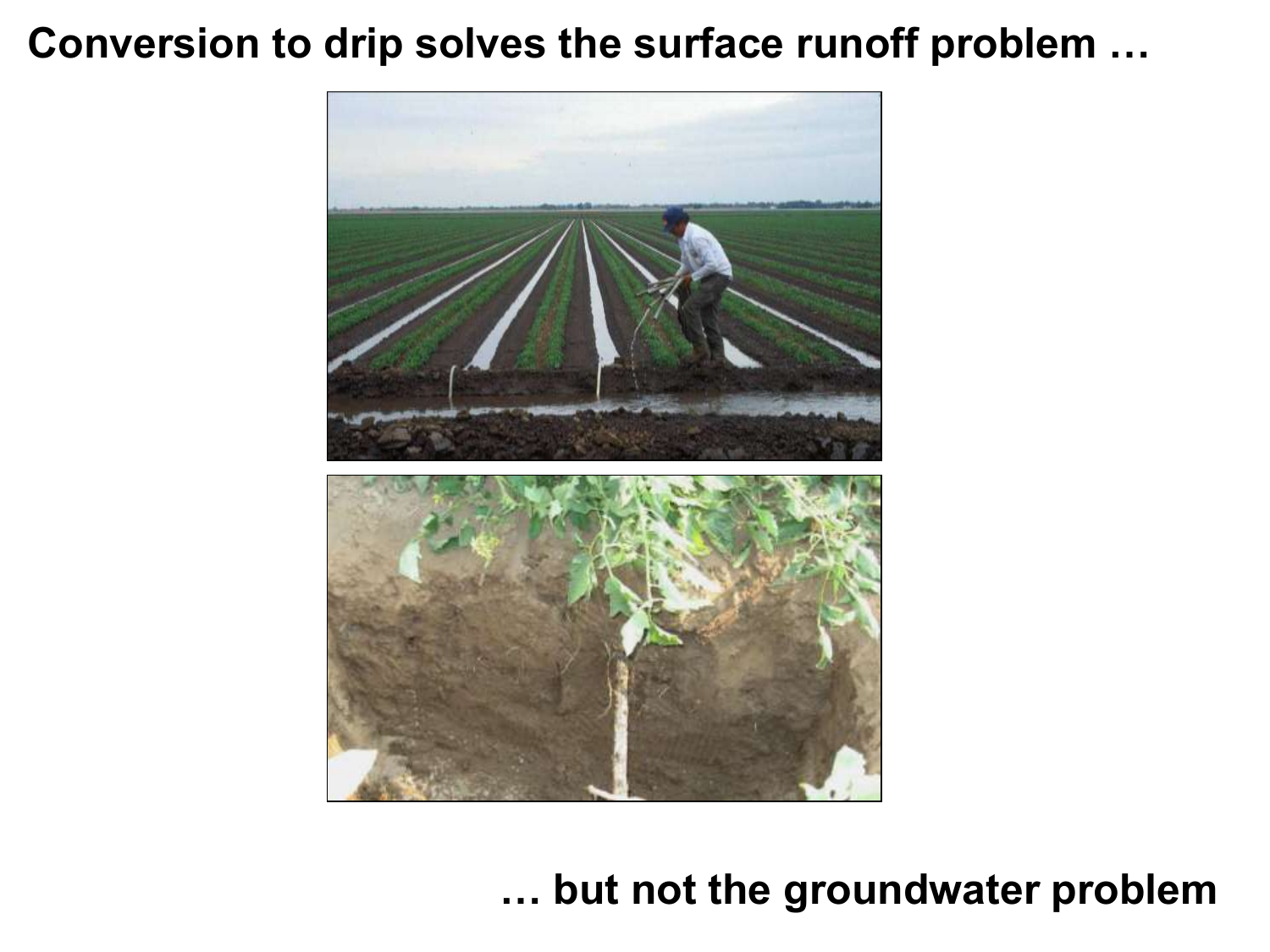### **Nitrate leaching to groundwater has become a hot issue :**



Federal drinking water standard is 10 PPM NO<sub>3</sub>-N (= 45 PPM NO3<sup>-</sup>)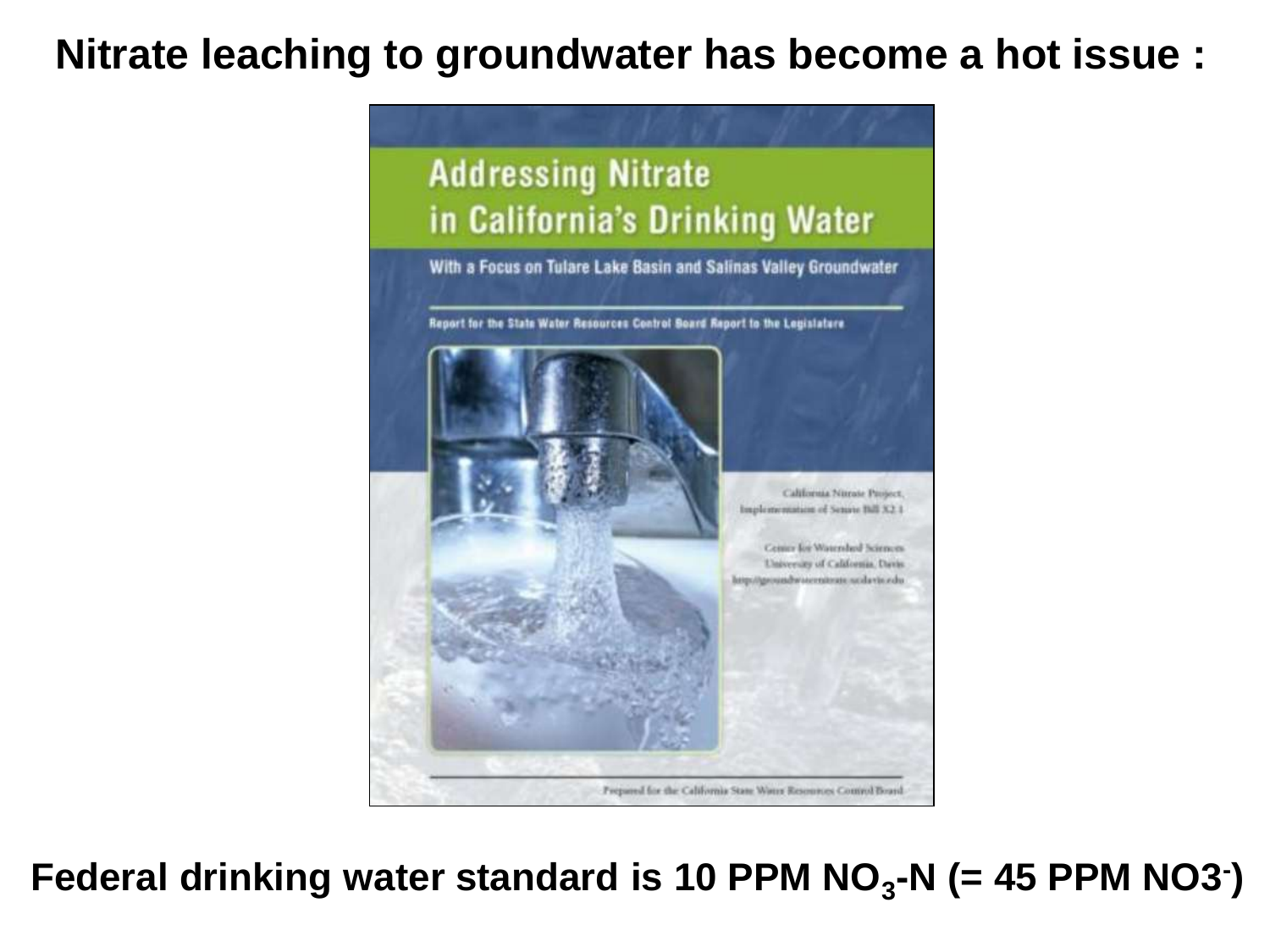

## Groundwater NO<sub>3</sub>-N :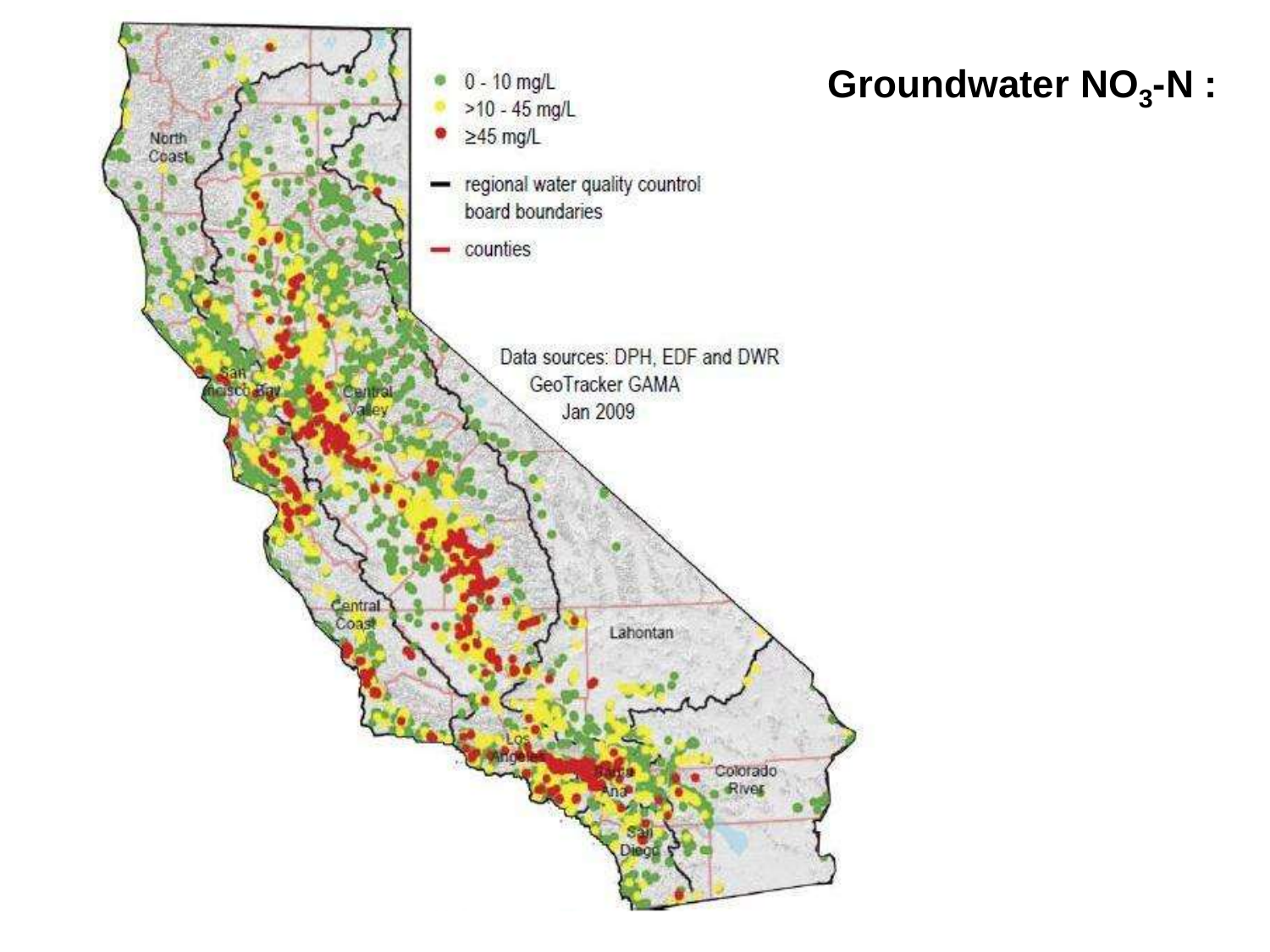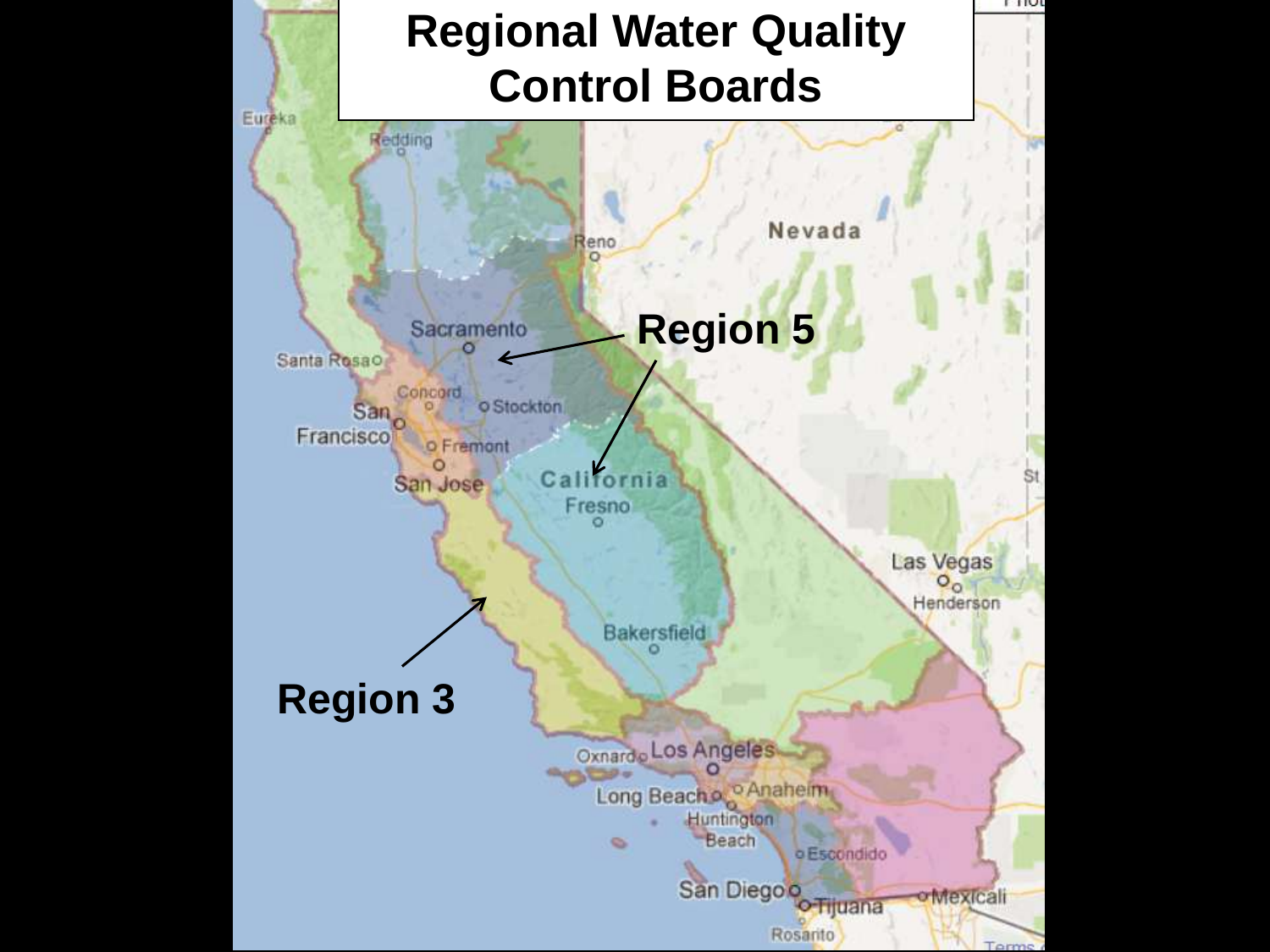

**Regulatory action on nitrogen management :**

 **Region 5 Board imposed an N balance restriction on dairies, and is now focusing on other cropping systems**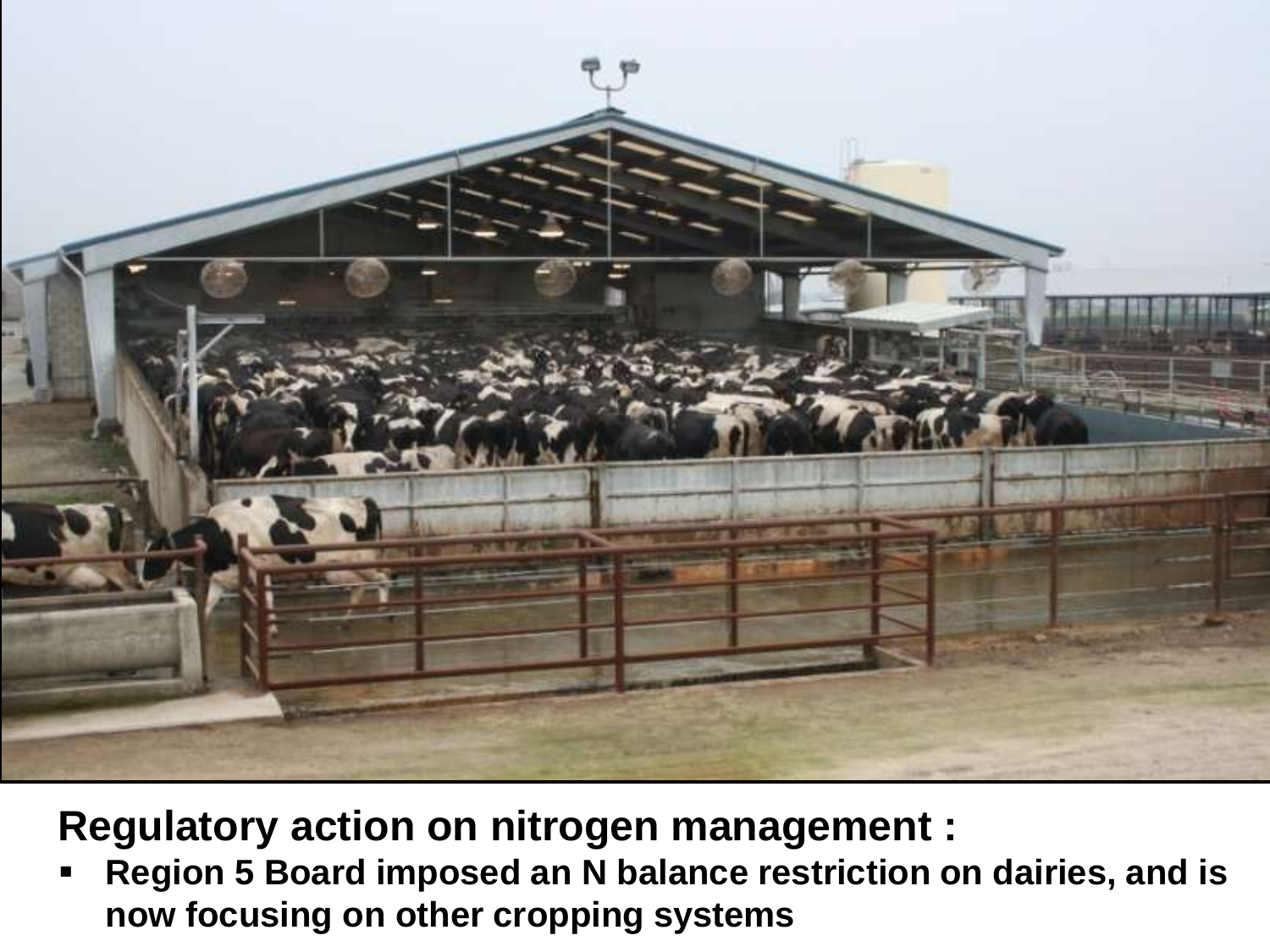

#### **Central Valley dairy :**

 **Annual N application target of 1.4 times forage crop N uptake**

**Coastal vegetable crops :**

 **Proposed annual N application targets of 1.0 for vegetable crops First target:** 

 **(N application = crop N uptake) Ultimate target:**

 **(N application = harvest N removal)**

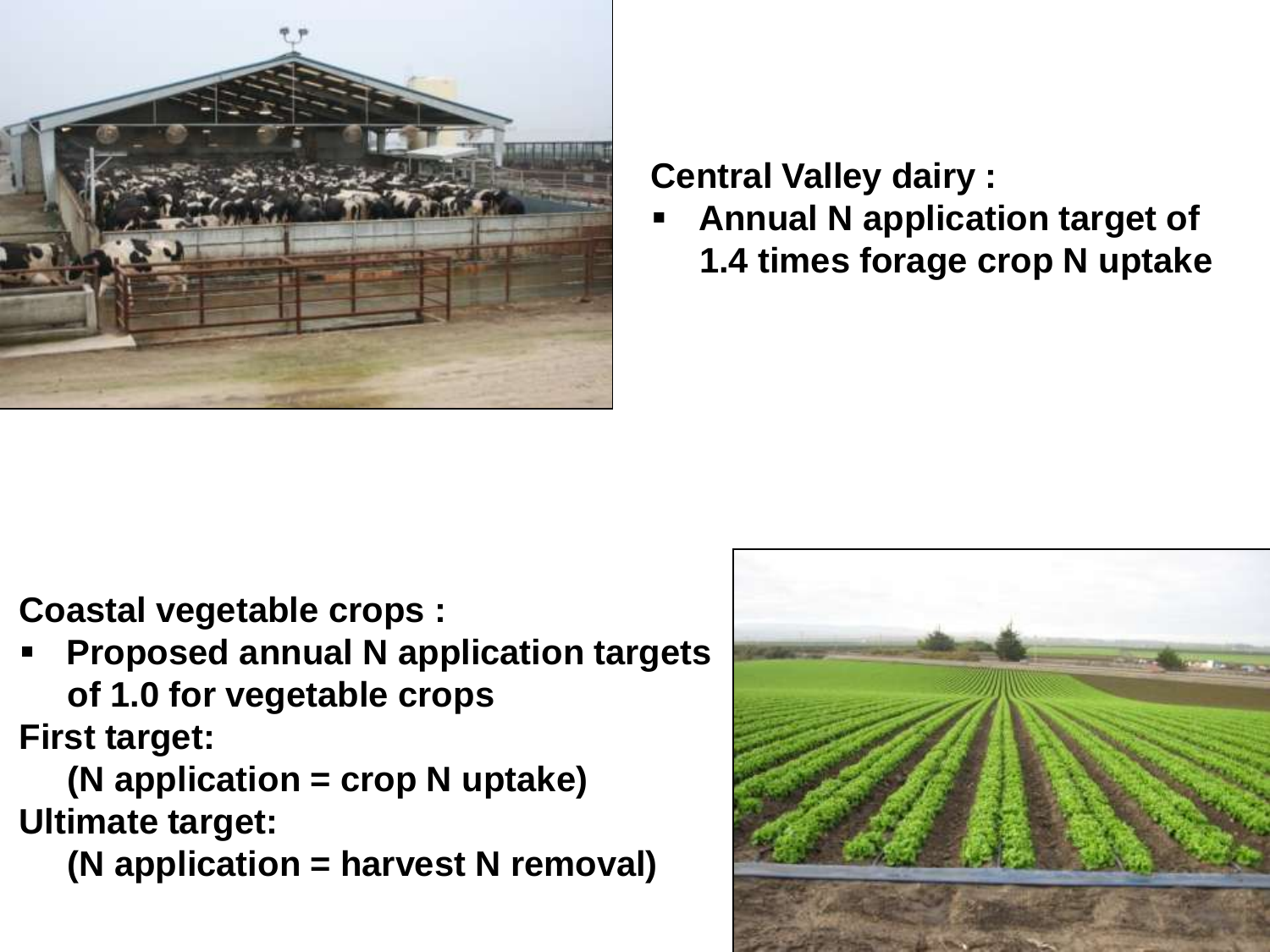

**What comes next ?**

- **Region 5 wants data on potential groundwater loading from the major Central Valley crops**
- **Processing tomato not in the immediate line of fire, but future scrutiny is likely**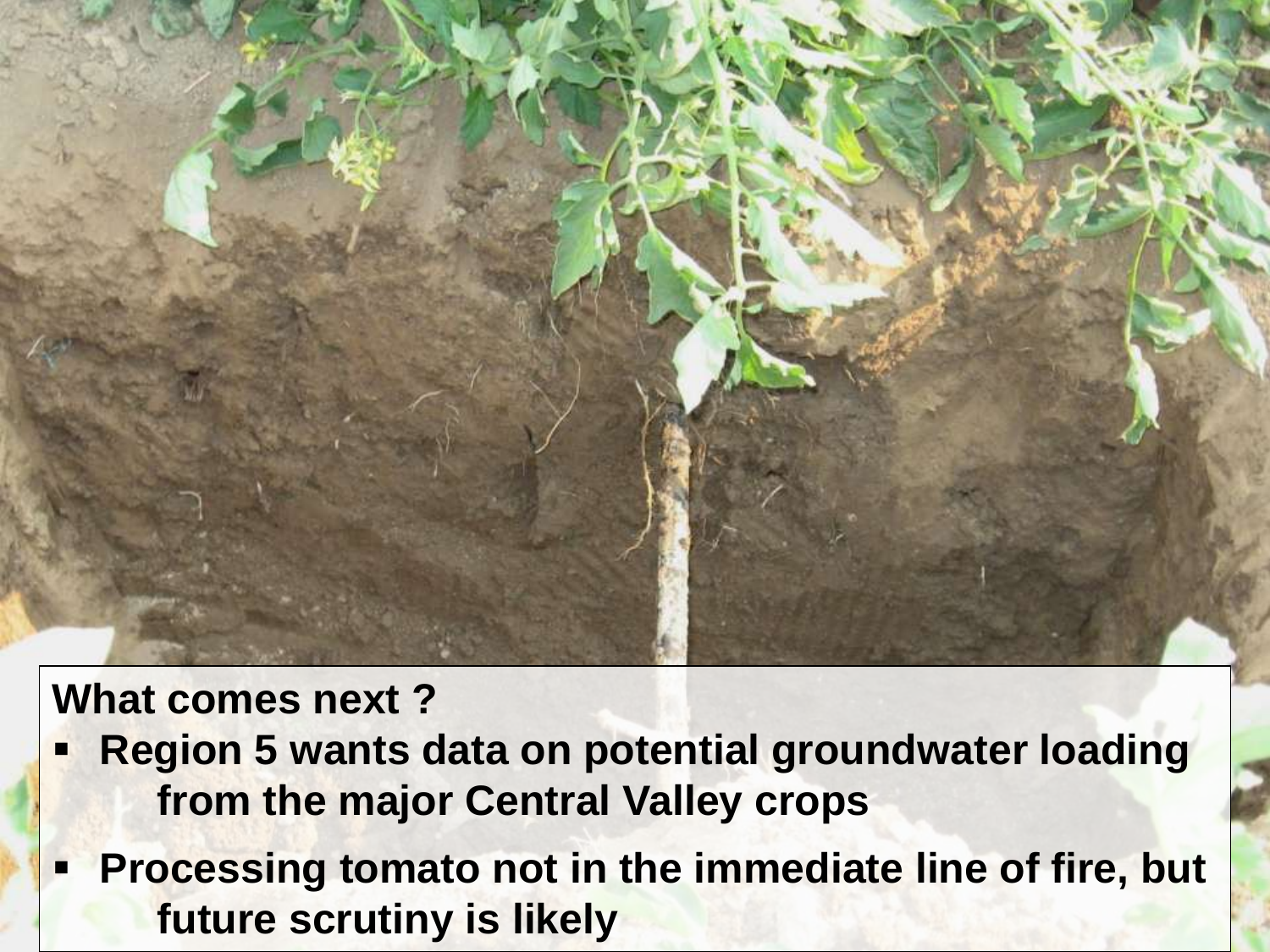# **Nitrogen balance for processing tomato :**



# **Why focus on harvest removal ?**

 **N applied to the field but not removed in harvested product is viewed as at risk for eventual loss to the environment**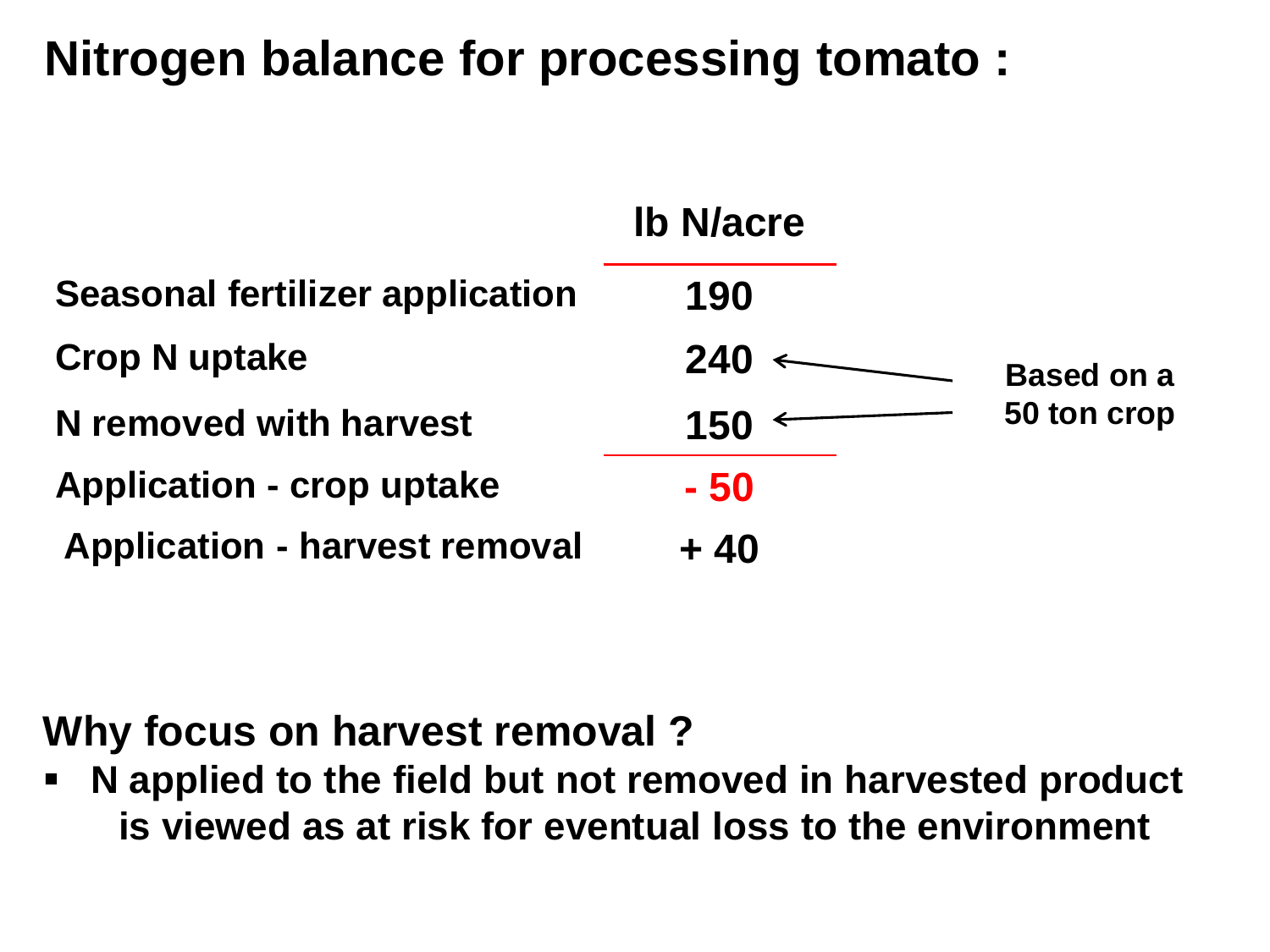# **Steps to more efficient N management :**

- **Evaluate residual soil NO<sub>3</sub>-N**
- **Credit N contribution from organic amendments**
- **Control in-season leaching**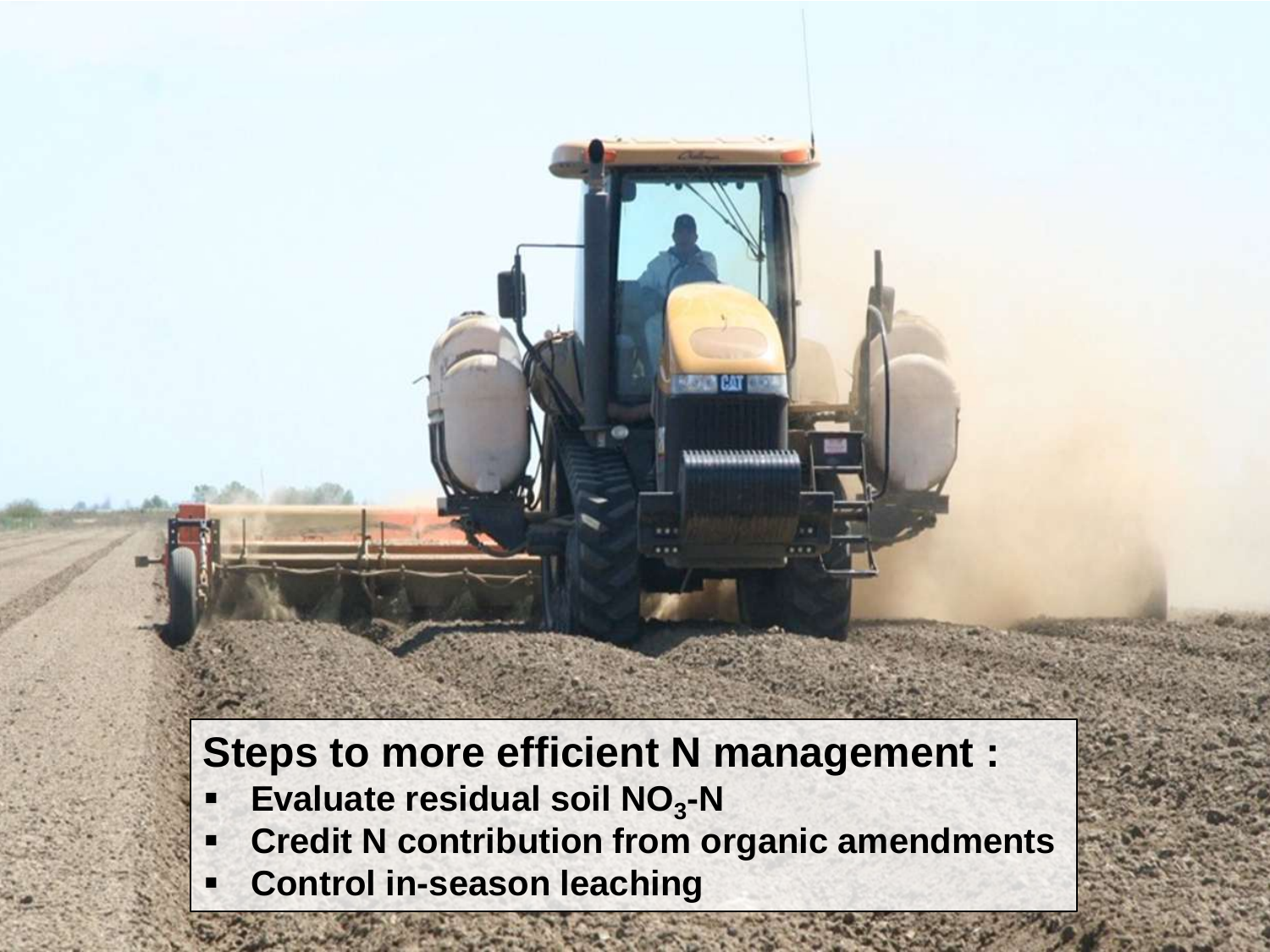# Evaluate residual soil NO<sub>3</sub>-N :

**Tomato fields differ widely** 

**29 fields were monitored:**



How to use residual soil NO<sub>3</sub>-N to modify N application program :

- **Each PPM NO<sub>3</sub>-N represents about 4 lb N/acre in the top foot**
- **Therefore, N credit could be** *as much as* **4 lb N/acre for each PPM NO<sup>3</sup> -N above 5 PPM**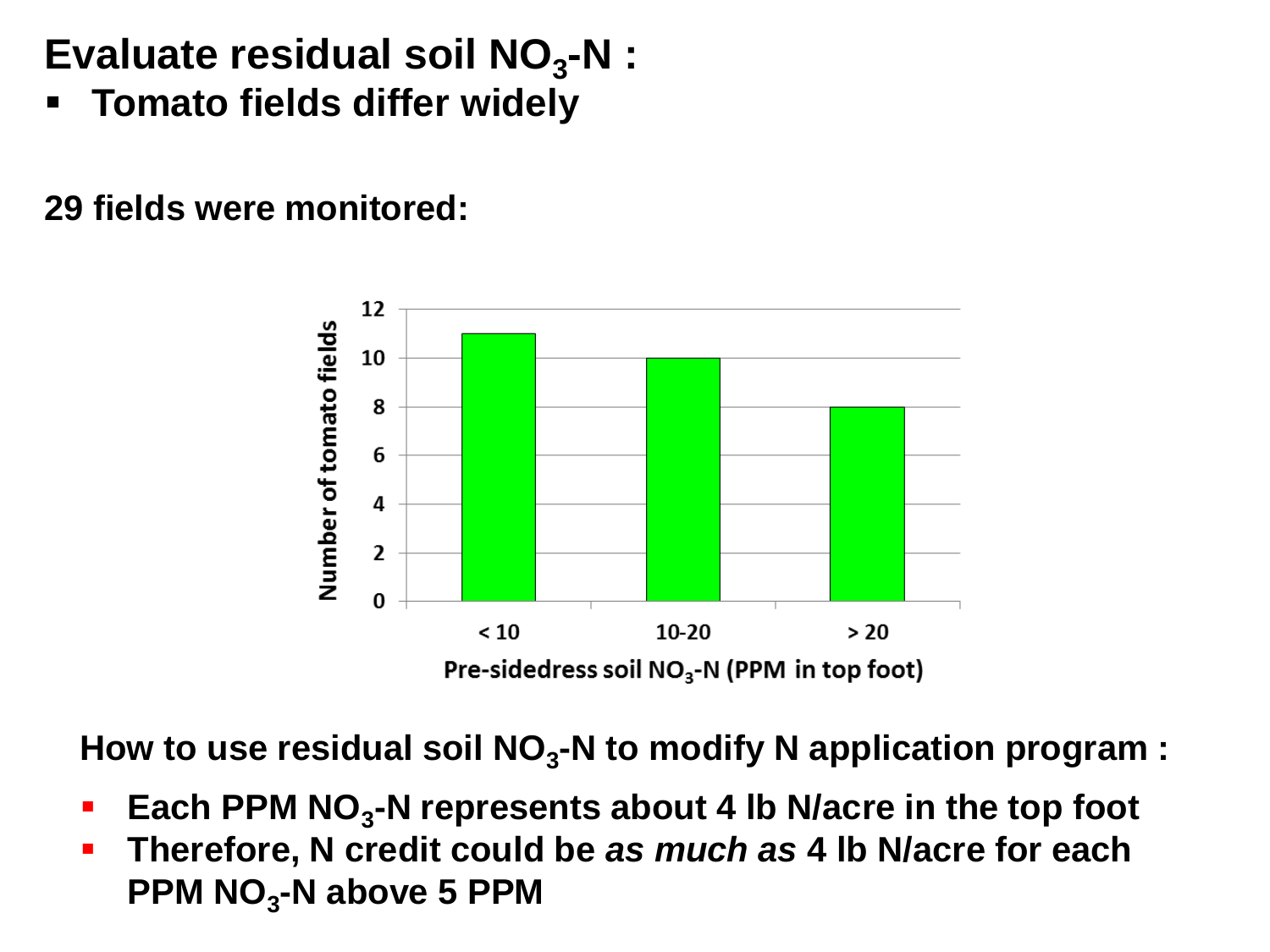# How to sample for soil NO<sub>3</sub>-N:

**Sample in the drip wetted zone Eliminate bed shoulders, surface 2-3 inches**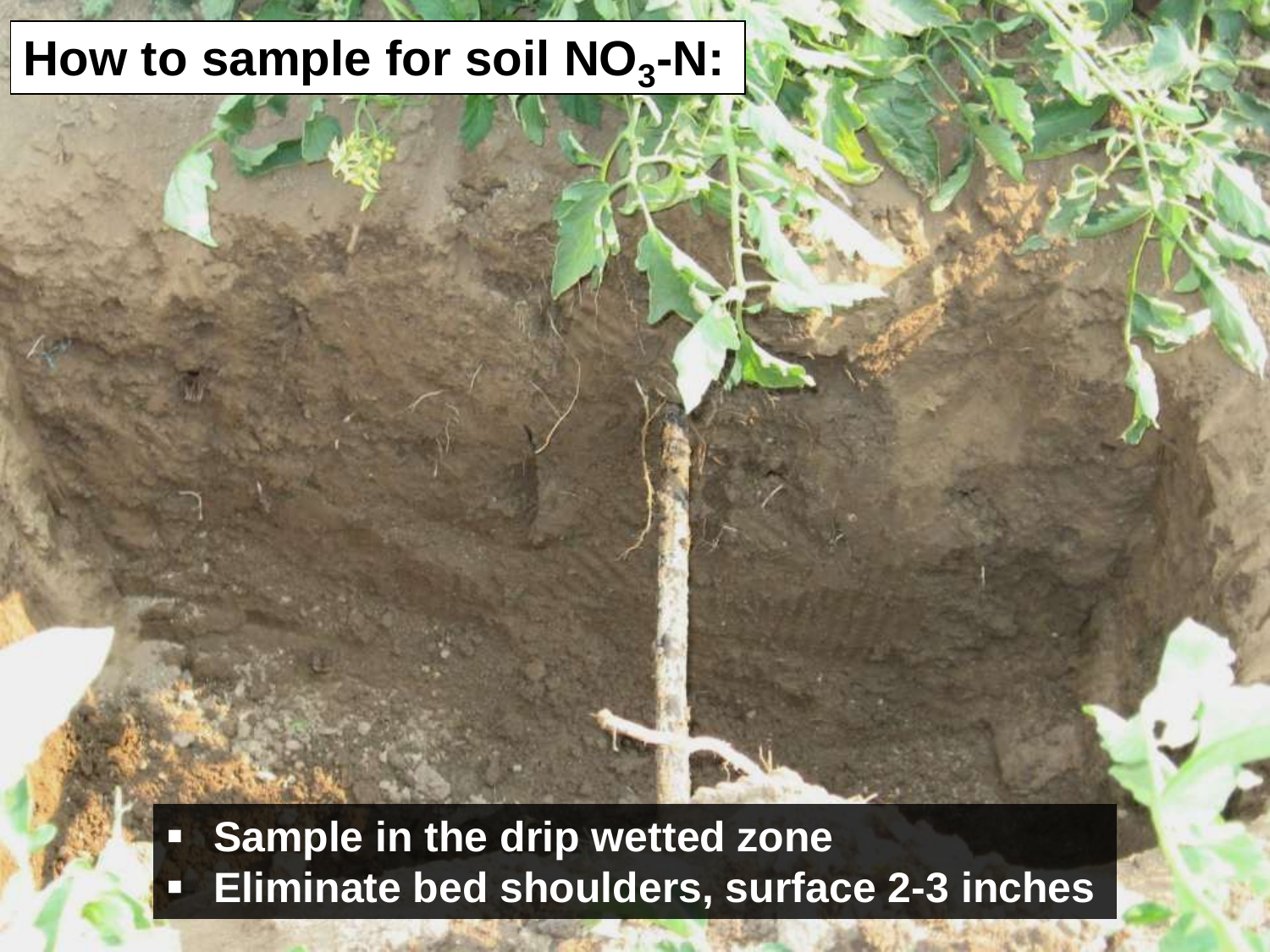## **Credit N contribution from organic amendments :**



### **Percent of original N content likely to mineralize over the tomato growing season :**

|                        | $< 2\%$ N | $> 2\% N$ |
|------------------------|-----------|-----------|
| fall applied compost * | $\bf{0}$  | $0 - 5\%$ |
| spring applied compost | $0 - 5\%$ | $5 - 10%$ |

**\* N mineralization from fall to spring already represented by post-transplanting soil NO<sup>3</sup> -N test**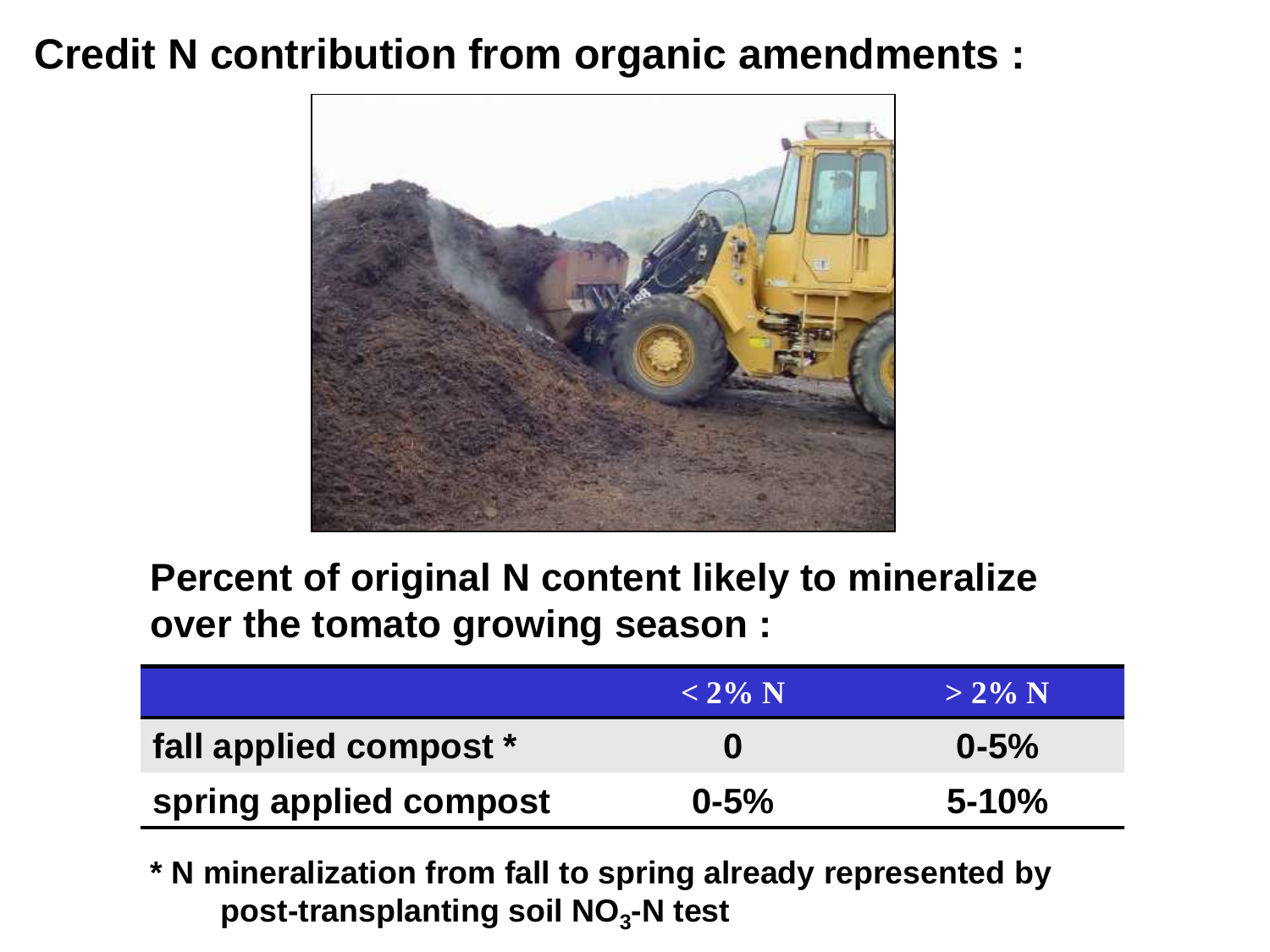

## **Control in-season leaching :**



- To estimate NO<sub>3</sub>-N concentration in leachate, multiply soil NO<sub>3</sub>-N by 3 or 4  **Example: If root zone soil NO<sup>3</sup> -N is 15 PPM, leachate is likely to be 40-60 PPM**
- **-** Leachate NO<sub>3</sub>-N x 0.23 = lb N per acre-inch of leaching

**In processing tomato production, NO<sup>3</sup> -N loss is likely to be in the range of 5-15 lb N/acre inch of leaching**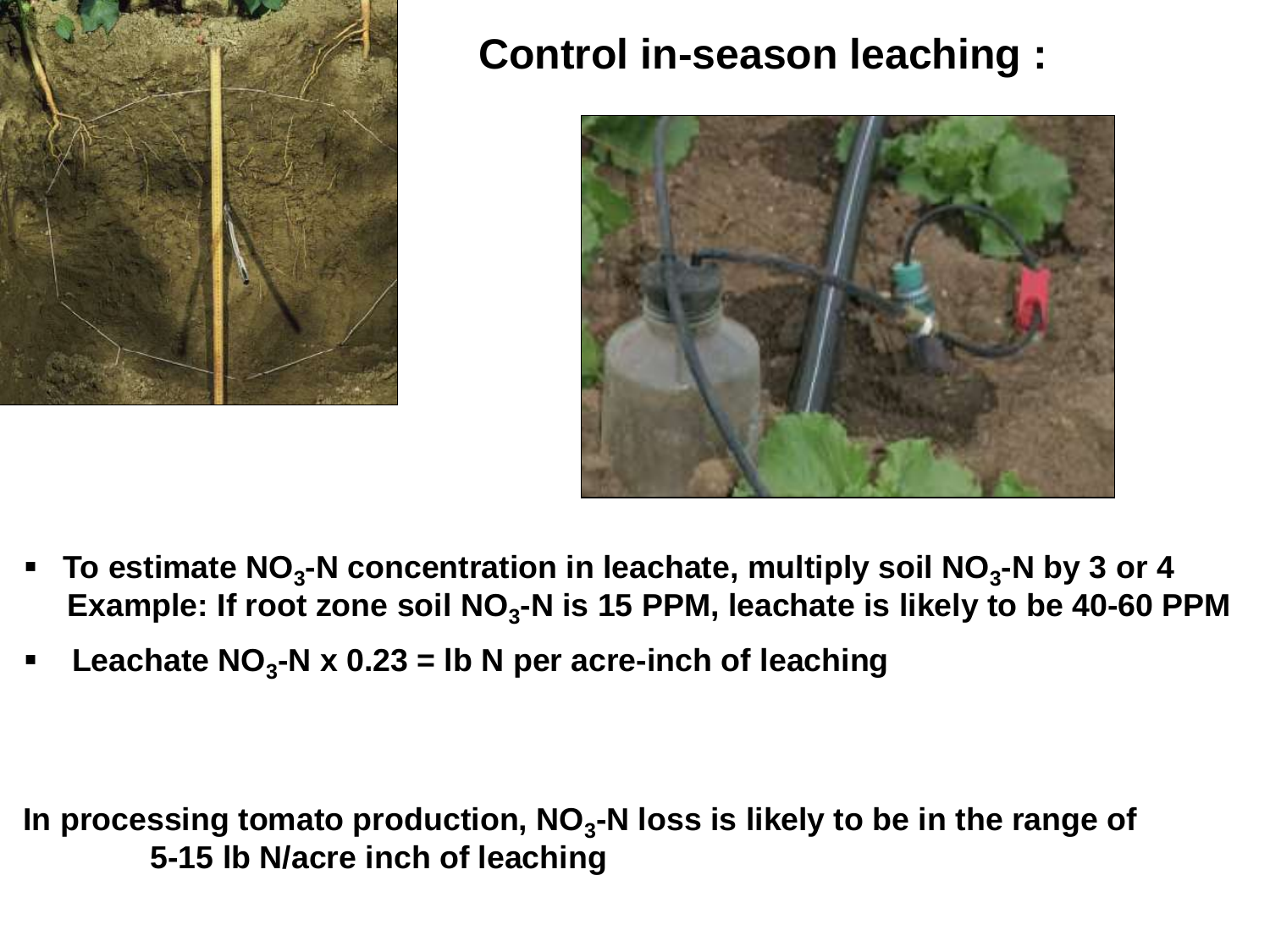

## **Can tissue analysis improve N efficiency?**

- **As currently used, tissue analysis more often leads to increasing a grower's normal N fertilization program than decreasing it**
- **-** Sufficiency level for leaf total N is well established, but petiole NO<sub>3</sub>-N **sufficiency level needs review**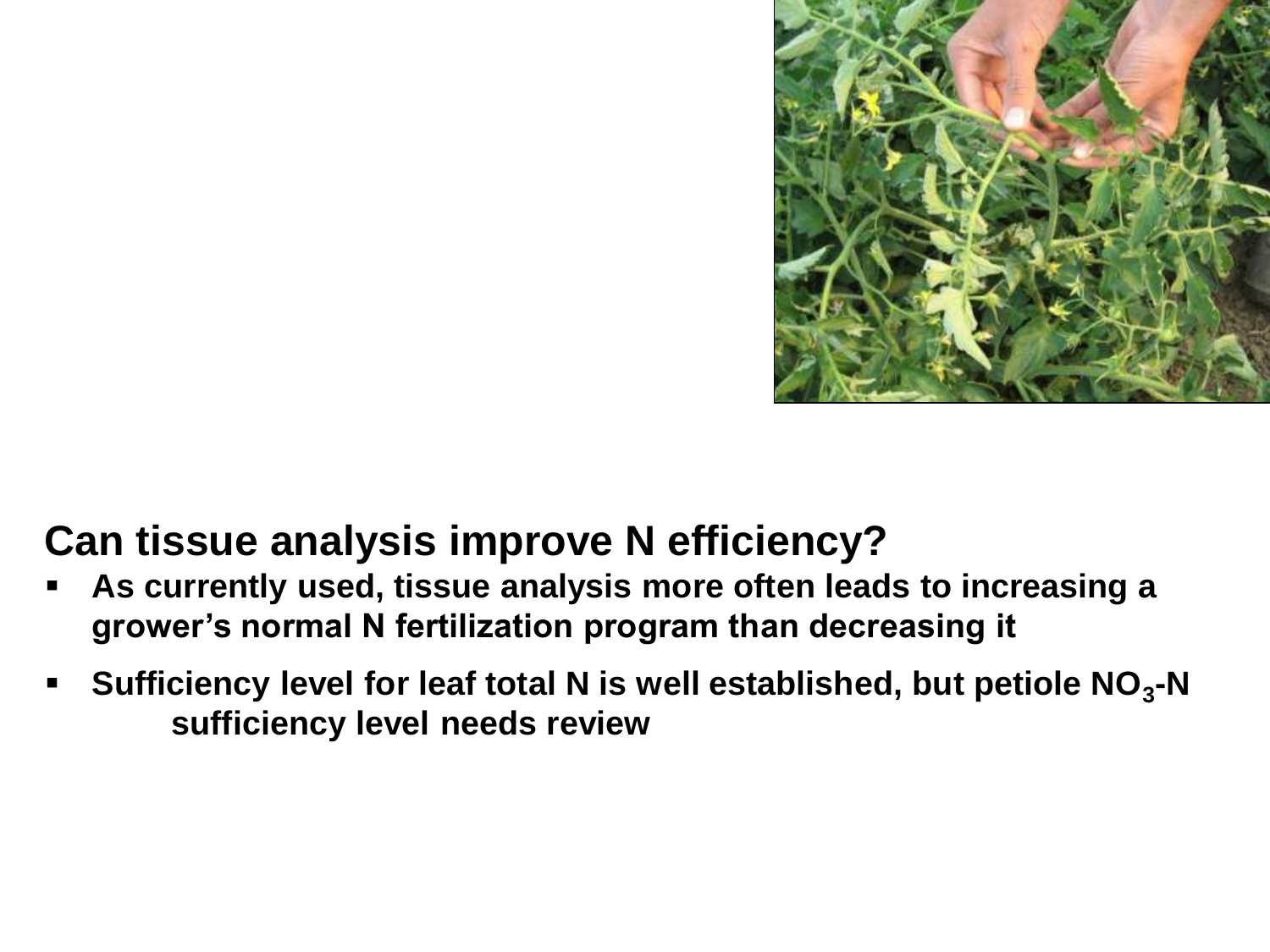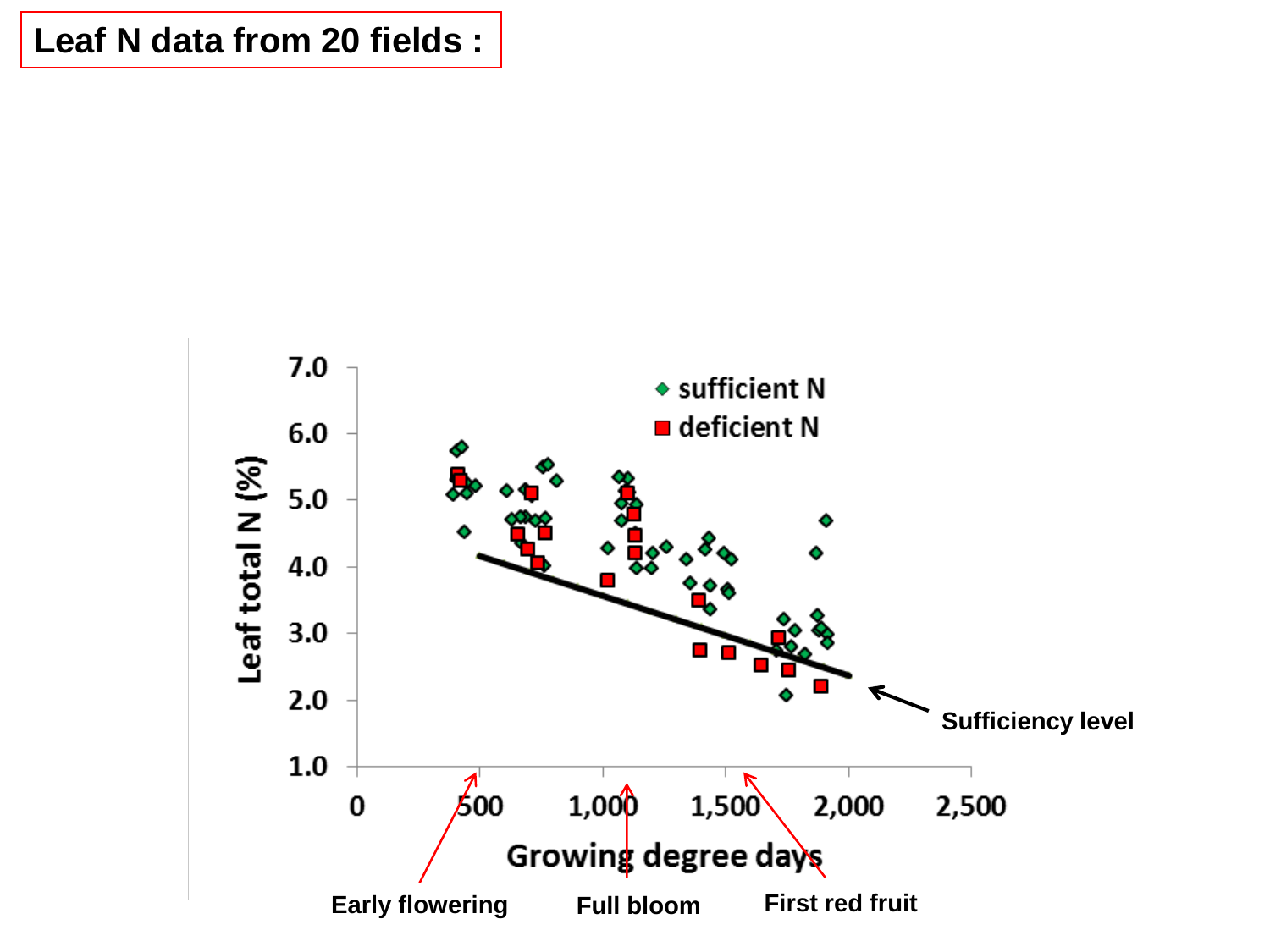**3-7 weeks post-transplant:**

**Very low leaf N may indicate limited soil N availability, but plant N uptake is not yet rapid enough to put a strain on soil N supply, so high values do not necessarily indicate high soil N**

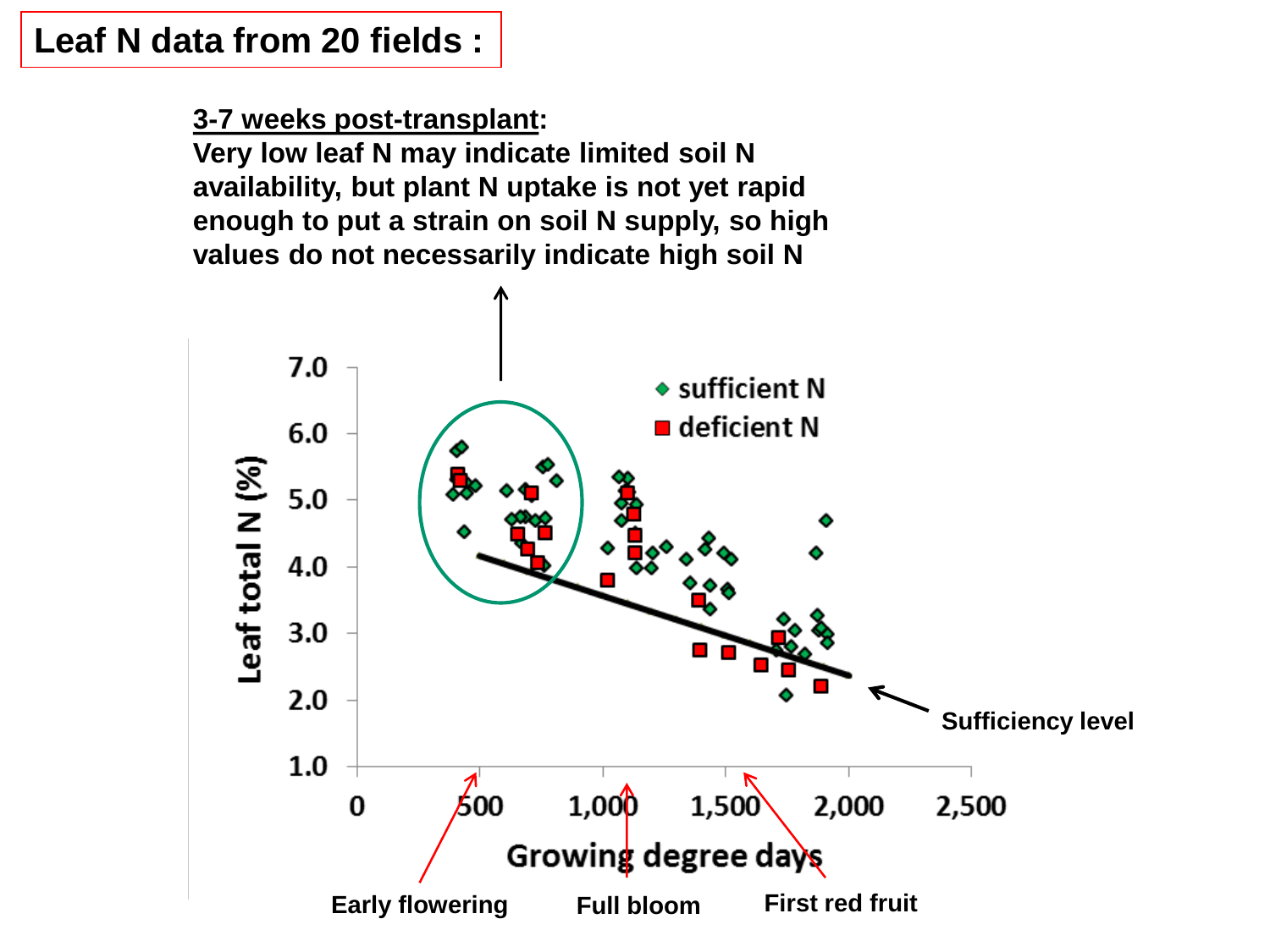**7-11 weeks post-transplant:**

**This is the period of peak N uptake, and leaf N can fall rapidly; by the first red fruit stage leaf N comfortably above the sufficiency level indicates that N fertigation can stop**

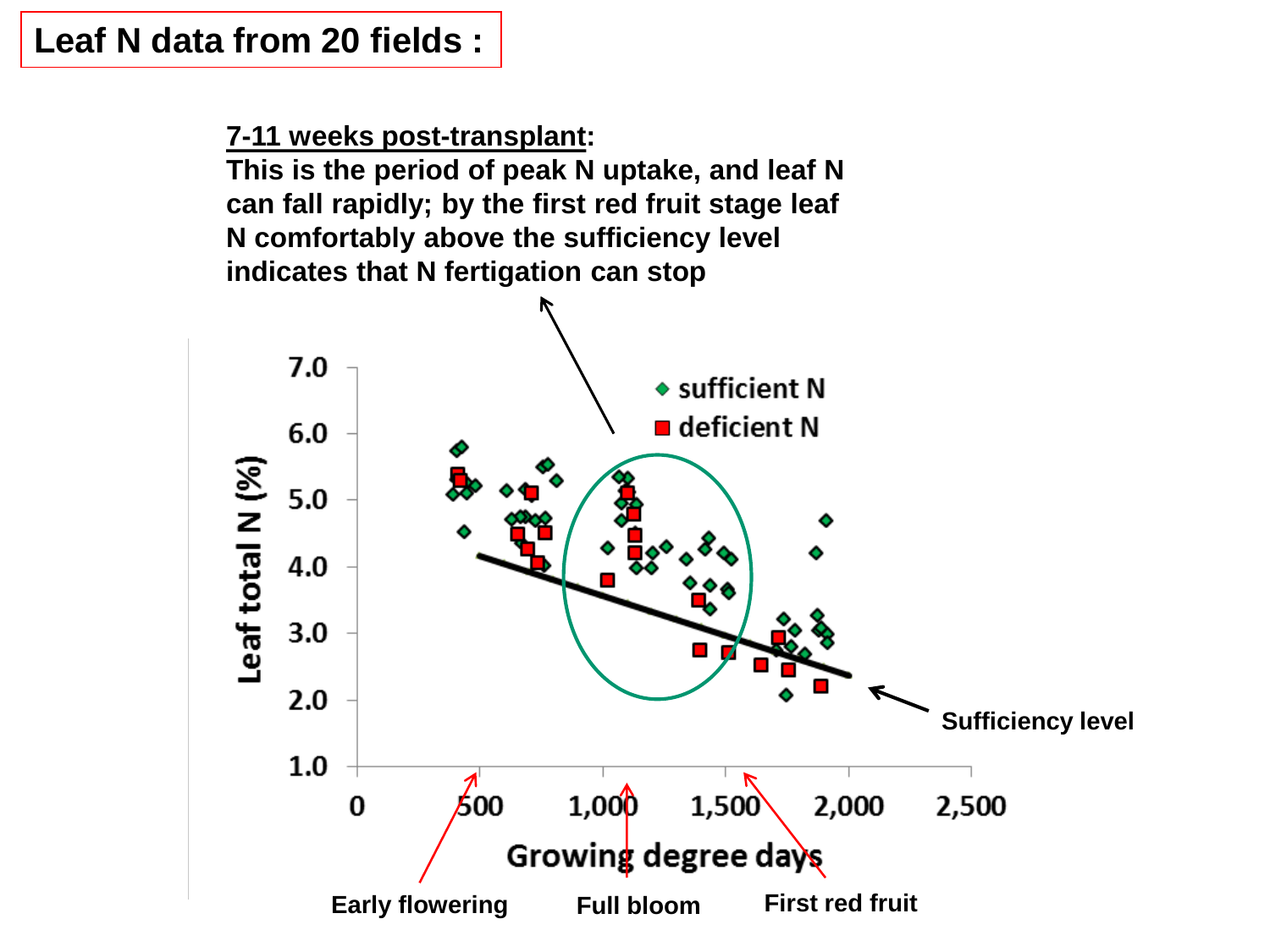#### **> 11 weeks post-transplant:**

**After first red fruit only fields with very low leaf N are candidates for continued fertigation; high leaf N at preharvest indicates excessive N application**

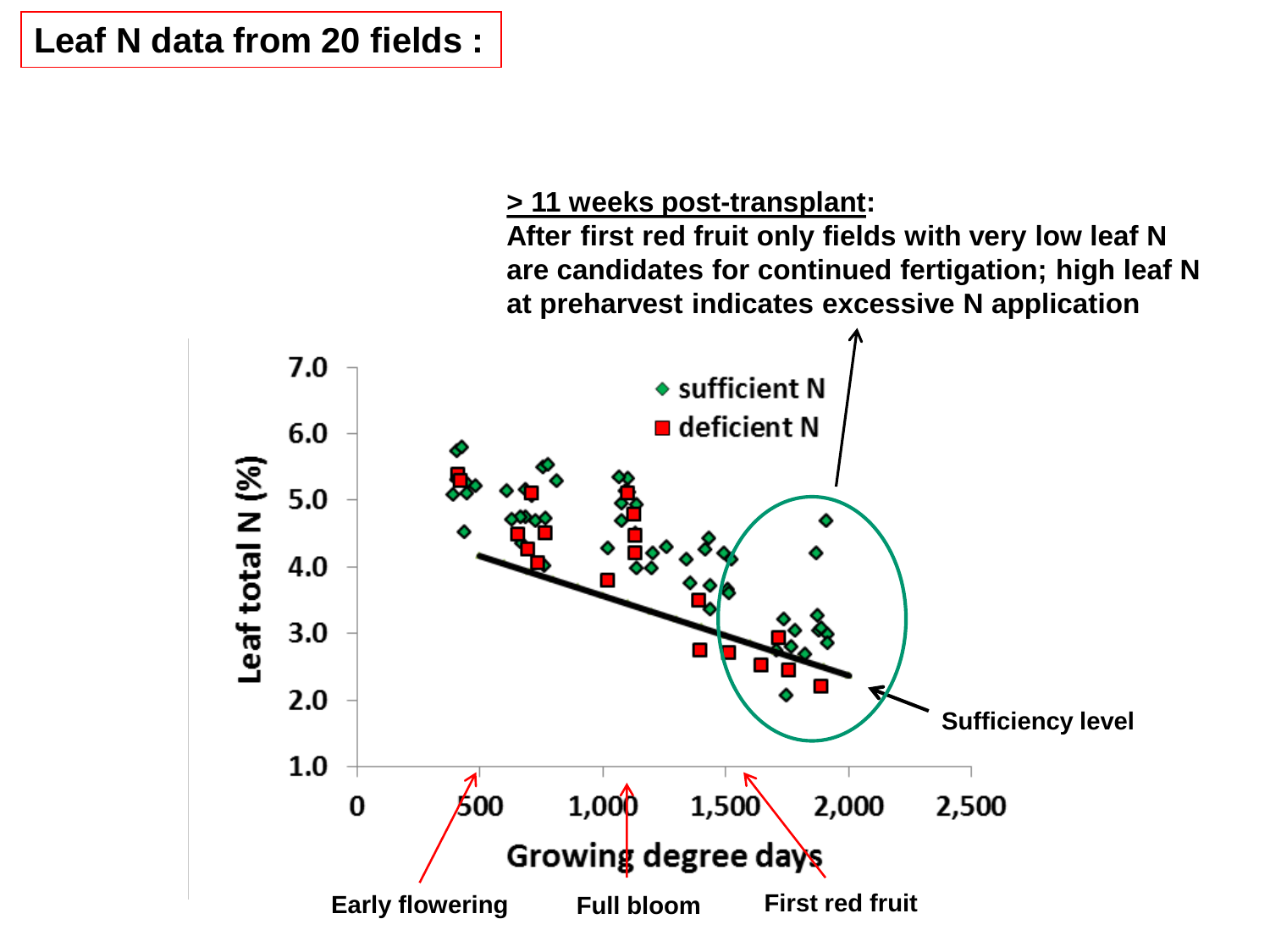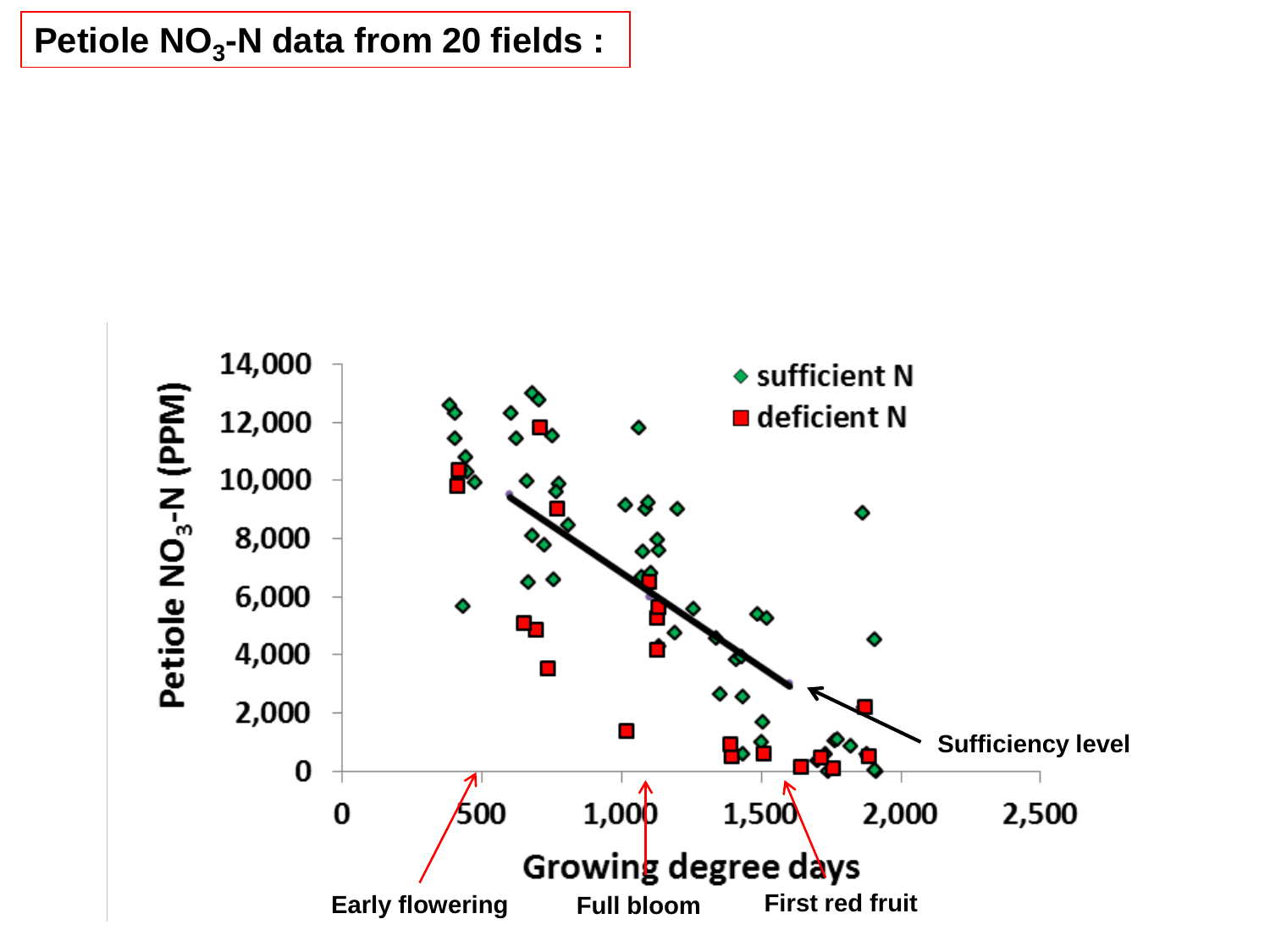**3-7 weeks post-transplant:**

**Very low petiole NO<sup>3</sup> -N early in the season indicates limited soil N availability, but in the sufficient range higher values do not necessarily indicate more soil N** 

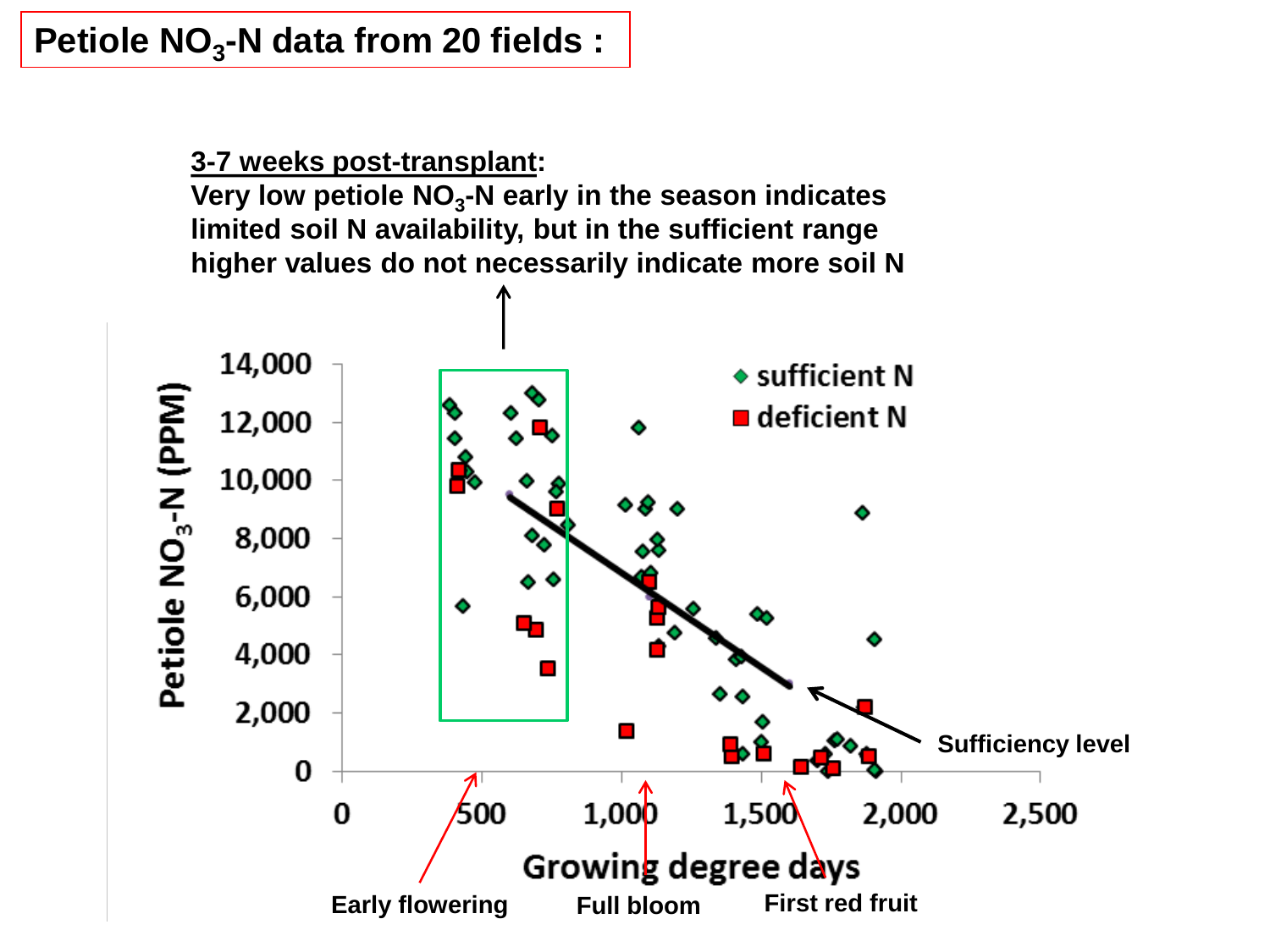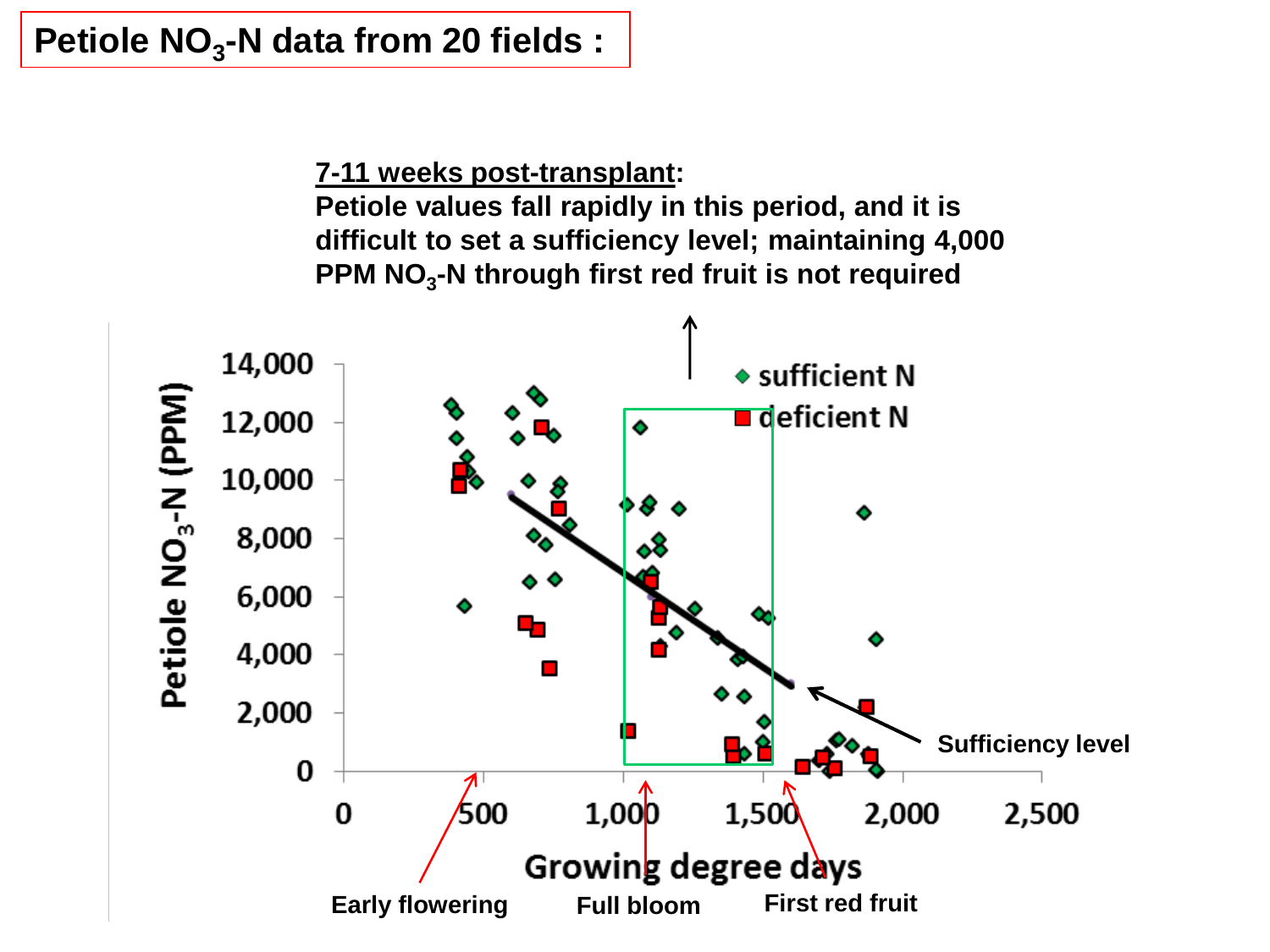